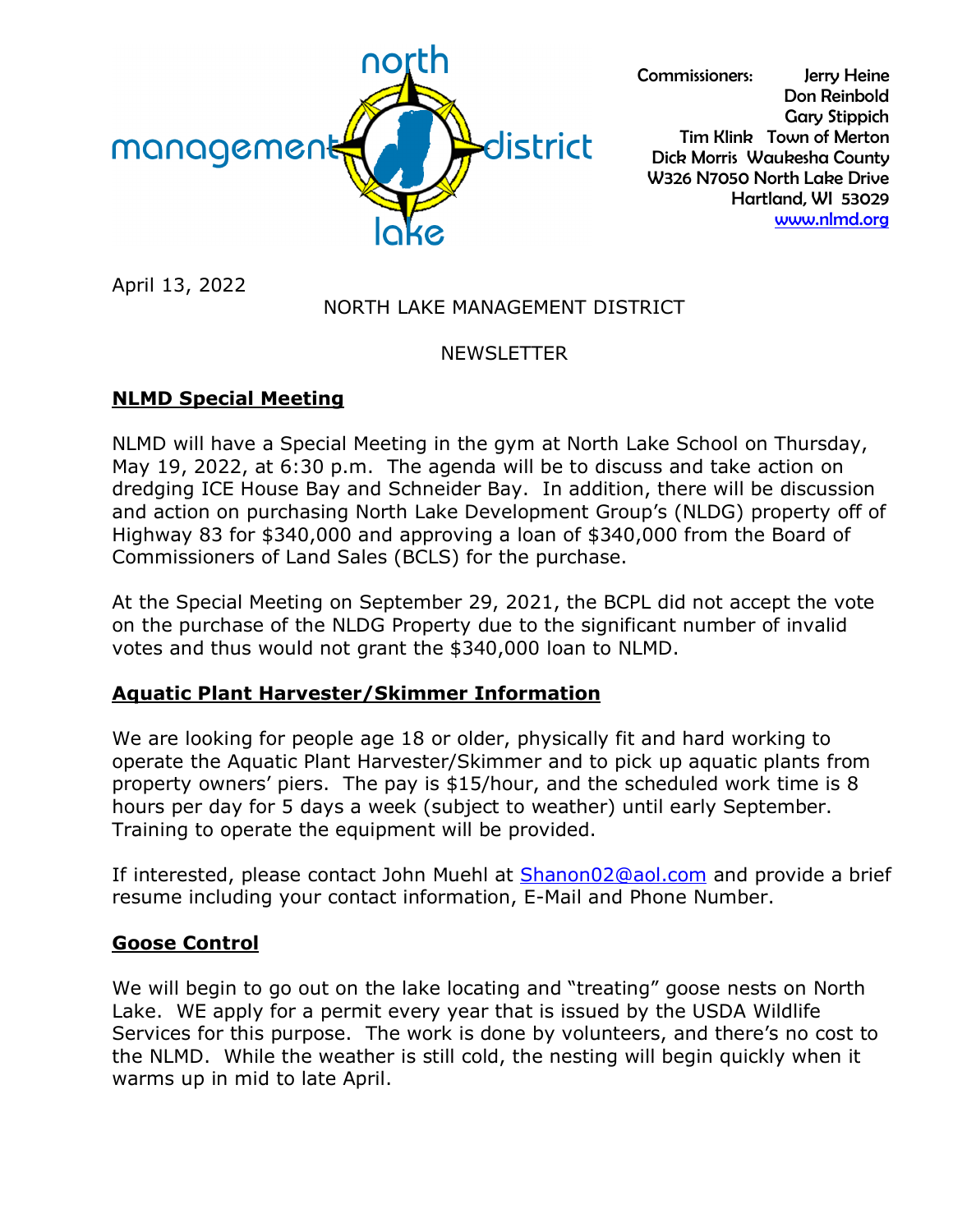Our goal is to moderate the population of resident geese, i.e., those that stay for the duration of the summer, by limiting the number of hatchlings each year and reducing the mess that they make on peoples' property. It is the geese with new broods of gosling that are sure to stay on the lake shoreline throughout the summer. Each year we remove and/or treat between 25 and 40 eggs in this process. Some people asked when we started this what the geese population was. It was in the mid to late 90's and there were more than 100 geese that stayed all summer at that time. We have been having 25-35 over the summer since we started this process.

The process limits the number of geese on the lake during the summer but won't eliminate them (which is not our intent). The best way to discourage geese from grazing on your property is to have a natural buffer zone of tall grasses and other plants so that the geese can't see the lake while they're grazing. They prefer to have a direct escape route to the water, especially during the period of time they can't fly (late May to mid-July). In addition to discouraging geese, these buffer zones help the water quality by limiting run off from properties. A great thing to coordinate with your neighbors.

Sadly, more shoreline is cleared of natural vegetation every year having the opposite effect – soil erodes into the water, and it's a natural invitation for geese onto your property. Please don't have landscapers mulch right to the water's edge; that mulch just adds more nutrients into the water causing algae and weeds to proliferate.

There are some good resources on the NLMD website under shoreline; this is a link to one of them. [https://nlmddotorg.files.wordpress.com/2014/08/gwq014](https://nlmddotorg.files.wordpress.com/2014/08/gwq014-shoreline-plants-and-landscaping.pdf) [shoreline-plants-and-landscaping.pdf](https://nlmddotorg.files.wordpress.com/2014/08/gwq014-shoreline-plants-and-landscaping.pdf) . This approach is much more effective than wires, flags, etc. at keeping geese off of your shoreline and has the other mentioned benefits. The DNR has information on the overall approach and what they refer to as "habitat modification" which actually infers restoring the shoreline to a more state.

<https://dnr.wi.gov/topic/WildlifeHabitat/documents/managegoose.pdf>

Everyone can help with finding the nests by simply walking their property and looking. They nest close to water as they use this as an escape route and they like relatively secluded areas surrounded by bushes, tall grass, etc. if you have property with a creek or other wetlands it's especially helpful for you to walk that area. We generally only walk the shoreline as we don't want to be intrusive. Seeing a lot of geese in an area is usually not a sign of nesting geese. There tends to be only one or two in the immediate area when they're nesting. If you do see nesting geese, suspect there is a nest, or want to help please contact me via email to [dan.aicher@embedtek.net](mailto:dan.aicher@embedtek.net) or on my cell at 414-333-9415. Please call or email me directly, Dan Aicher